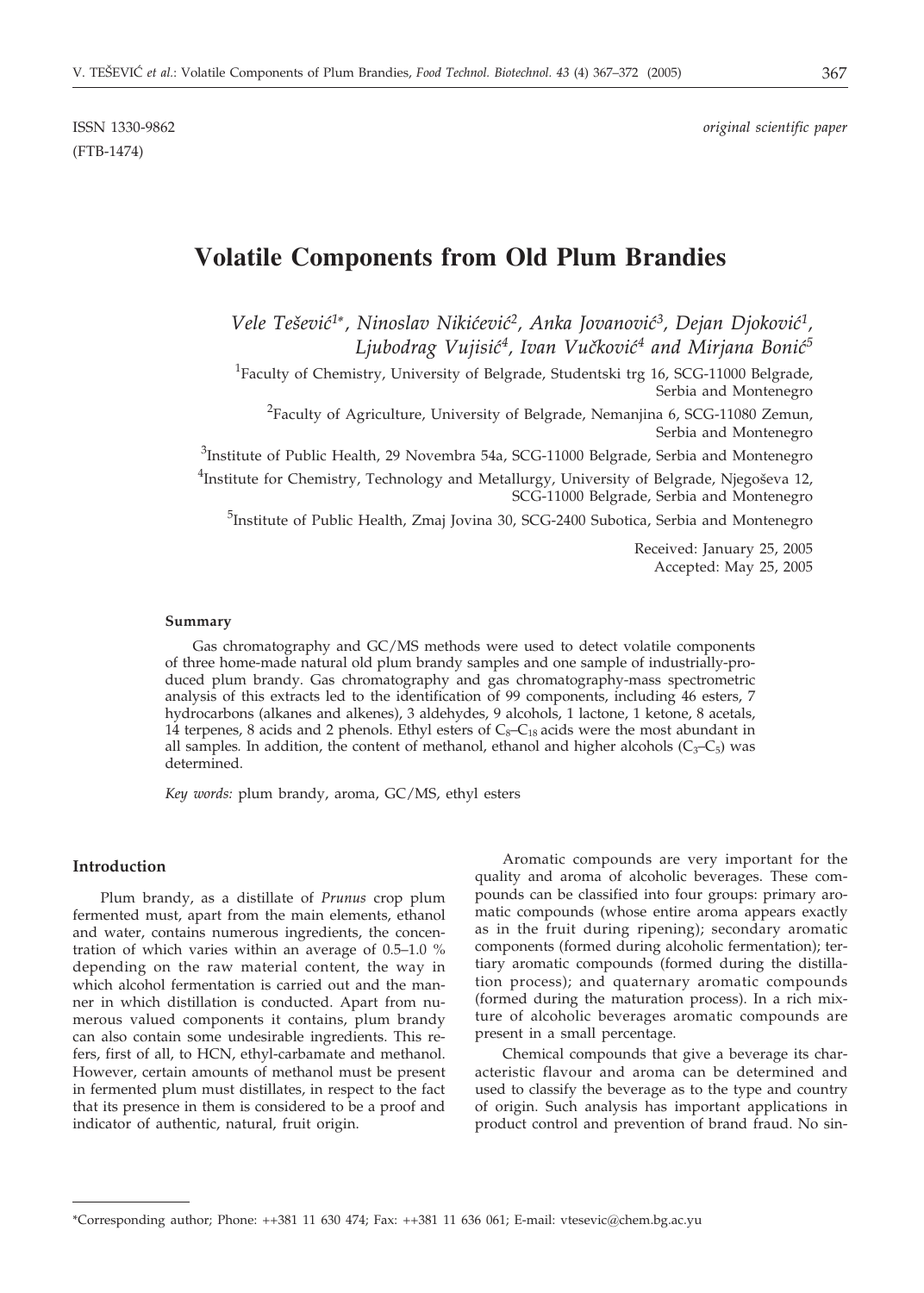gle chemical in an alcoholic beverage is sufficient to distinguish one brand from another or to determine its quality. Various components found in beverages such as whisky, rum and plum brandy originate from the fermentation, distillation or ageing stages. Brandy, whisky and rum contain similar volatile fermentation alcohols. The concentrations of these components depend on their substrate of origin and on the yeasts used for fermentation (*1*). During the ageing process, volatile and nonvolatile phenolic compounds may be extracted from oak ageing barrels. The extent of the extraction depends on the age, type and size of the barrel (*2*). Some of the compounds found in alcoholic beverages may react with one another, dissociate, evaporate, or be absorbed, whereby their concentrations change during the ageing process (*3*).

Higher aliphatic aldehydes (nonanal and some others), 2-undecanone, benzaldehyde, damascenone, benzyl acetate, ethyl phenyl acetate, phenyl ethyl acetate, ethyl- -3-phenylpropionate, methyl cinnamate, ethyl cinnamates, and several other compounds were the most significant contributors to the typical plum brandy-like flavour (*4*).

During the alcoholic fermentation of plum juice many esters can be formed, but the most significant ones are acetate esters of higher alcohols (ethyl acetate, isoamyl acetate, isobutyl acetate and 2-phenyl ethyl acetate) and ethyl esters of fatty acids (ethyl butyrate, ethyl lactate, ethyl caprinate, ethyl caprylate and ethyl capronate) (*5*).

Various extraction methods have been widely used for the analysis of volatile components of fruit brandies, such as distillation techniques, solvent extraction, solid phase extraction (SPE), solid phase microextraction (SPME), and stir bar sorptive extraction (SBSE) (*6*–*8*). Gas chromatography  $(GC)$  is a powerful tool in the analysis of alcoholic beverage products. Minimal sample preparation, in general, is required, since the samples are in the liquid state in an alcohol or alcohol/water matrix. The flavour compounds tend to be volatile in nature, which fulfills one of the main requirements of GC. General detectors, such as the flame ionization detector (FID), or more information-rich detectors, such as the mass selective detector (MSD), can be used.

The aim of this study was to compare the contents of volatile compounds in different plum brandies.

#### **Materials and Methods**

Four Serbian old plum brandy samples were analyzed: (*i*) plum brandy Manastirka 45 % (sample **I**), industrially produced from Belgrade region, (*ii*) plum brandy Sokolova rakija 45 % (sample **II**), home-made from Užice region, (*iii*) plum brandy Valjevka 45 % (sample **III**), home-made from Valjevo region, and (*iv*) plum brandy Karanka 45 % (sample **IV**), home-made from Užice region.

Manastirka was distilled in 1990 in modified Charente type apparatus for simple distillation with the volume of 300 L. Above the apparatus body and cover was a short rectification column with 4 floors. The purpose of the column was to concentrate and purify alcohol $-H<sub>2</sub>O$  vapours in order to get a distillate with optimum amounts of ingredients. Sokolova, Valjevka and Karanka were distilled in 1992, 1997 and 1993, respectively, in Charente type apparatus for simple distillation with the volume of 100–150 L. The apparatus for Sokolova and Karanka did not have a column, only covers. Valjevka apparatus was suplied with air dephlegmator above the cover.

All distillates were maturated in oak barrels: Manastirka, 495 L, casks type *Quercus petreae* L. (*Quercus sessiliflora*); Sokolova, 700 L, casks type *Quercus pedunculata* (*Quercus robur*); Valjevka, 505 L, casks type *Quercus petreae* L. (*Quercus sessiliflora*); and Karanka, 1000 L, casks type *Quercus pedunculata* (*Quercus robur*).

#### *GC and GC/MS analysis of volatile compounds*

For a typical experiment, a 100-mL aliquot of each beverage was mixed with 50 mL of dichloromethane and continuously extracted (2 h). The extract was dried (2 h) over anhydrous sodium sulfate, and concentrated to 1.0 mL under nitrogen.

Gas chromatographic analysis was performed using a gas chromatograph HP 5890 equipped with a flame ionization detector (FID) and a split/splitless injector. The separation was achieved using a HP-5 (5 % diphenyl and 95 % dimethylpolysiloxane) fused silica capillary column, 30 m  $\times$  0.25 mm i.d., 0.25  $\mu$ m film thickness. GC oven temperature was programmed from 50 °C (6 min) to 285 °C at a rate of 4.3 °C/min. Hydrogen was used as carrier gas; flow rate was 1.6 mL/min at 45 °C. Injector temperature was 250 °C, detector temperature 280 °C, and injection mode splitless. An injection volume of 1.0 L was used for the beverage extract.

Gas chromatographic-mass spectrometric (GC/MS) analysis was performed using an Agilent 6890 gas chromatograph coupled with an Agilent 5973 Network mass selective detector (MSD), in positive ion electron impact (EI) mode. The separation was achieved using an Agilent 19091S-433 HP-5MS fused silica capillary column, 30 m x 0.25 mm i.d., 0.25 µm film thickness. GC oven temperature was programmed from 60 to 285 °C at a rate of 4.3 °C/min. Helium was used as carrier gas, inlet pressure was 25 kPa, linear velocity was 1 mL/min at 210 °C. Injector temperature was 250 °C, and injection mode splitless. MS scan conditions: source temperature, 200 °C; interface temperature, 250 °C; E energy, 70 eV; mass scan range, 40–350 amu (atomic mass units). Identification of the components was done on the basis of retention index and the comparison with reference spectra (Wiley and NIST databases). Percentage (relative) of the identified compounds was computed from GC peak area.

#### *GC analysis of alcohols*

Determination of methanol, ethanol and higher alcohols  $(C_3 - C_5)$  in the old plum brandies was carried out by adding  $2.5$  mL of *n*-butanol  $(1 \%)$  as an internal standard to 2.5 mL of brandy. Prior to evaluation of ethanol content each brandy was diluted tenfold with water.

A CE INSTRUMENTS Model 8000Top gas chromatograph equipped with a headspace autosampler and flame ionisation detector (FID) was used. The separation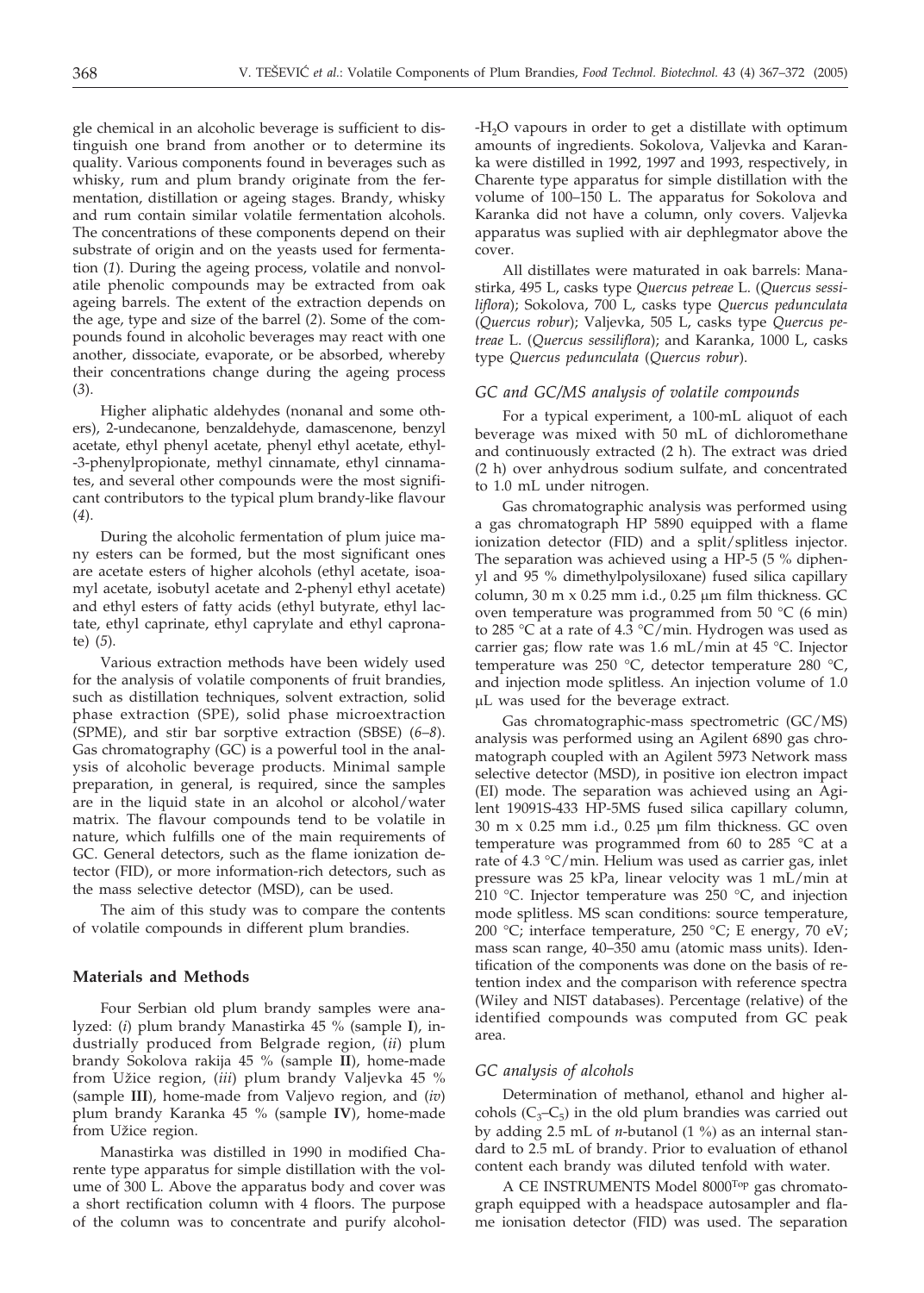was achieved using a J&W Scientific DB – WAX fused silica capillary column, 30 m x 0.32 mm i.d., 0.25  $\mu$ m film thickness. GC oven temperature was programmed from 30 °C (6 min) to 220 °C at the rate of 4.3 °C/min. Nitrogen was used as carrier gas; flow rate was 1 mL/ min at 210 °C. Injector temperature was 220 °C, while detector temperature was 250 °C. The samples were injected with a  $1:64.3$  splitting.

#### *Sensory analysis*

Sensory assessment of plum brandy samples was performed using modified Buxbaum model of positive ranking. This model is based on 5 sensorial experiences

Table 1. Aroma composition of the plum brandies I–IV (%)

rated by maximum 20 points. The samples of plum brandies were subjected to sensory evaluation by a panel comprising 5 qualified testers, all of them highly experienced in sensory testing.

#### **Results and Discussion**

The volatile compounds identified in the four spirits are presented in Table 1. A total of 71, 71, 81 and 76 free aroma compounds were identified in the plum brandy samples I, II, III and IV, respectively, including alcohols, esters, monoterpene, carbonyl compounds, lactones, acids, volatile phenols and acetal compounds.

| Compound                      | $\bf{I}$ | $\mathbf{I}$ | III  | IV   | RI <sup>a</sup> |
|-------------------------------|----------|--------------|------|------|-----------------|
| Isoamyl acetate               | 0.72     | 0.21         | 0.11 | 0.13 | 876             |
| 2-methyl butyl acetate        | 0.32     |              | 0.05 | 0.07 | 880             |
| Ethyl pentanoate              | 0.21     |              | 0.07 | 0.09 | 898             |
| 1,1-diethoxybutane            |          |              | 0.05 | 0.04 |                 |
| 1,1-diethoxy-2-methyl propane | 0.12     |              |      |      |                 |
| Methyl hexanoate              |          |              | 0.02 |      | 927             |
| $\alpha$ -pinene              | 0.14     |              |      |      | 939             |
| 1,1-diethoxy-3-methyl butane  | 0.19     | 0.15         | 0.15 | 0.11 |                 |
| Benzaldehyde                  | 1.33     | 0.97         | 0.60 | 0.65 | 961             |
| Heptanol                      | 0.20     | 0.07         |      | 0.02 | 969             |
| $\beta$ -myrcene              | 0.15     |              |      |      | 991             |
| Ethyl hexanoate               | 3.08     | 1.62         | 1.36 | 1.33 | 996             |
| $p$ -cymene                   | 0.21     | 0.03         | 0.04 |      | 1026            |
| Limonene                      |          | 0.02         | 0.01 |      | 1031            |
| Benzyl alcohol                | 0.36     | 0.06         | 0.05 | 0.07 | 1060            |
| $\gamma$ -terpinene           | 0.26     |              | 0.03 |      | 1062            |
| Pentyl cyclopropane           | 0.17     |              | 0.02 |      |                 |
| c-linalool oxide              | 0.11     | 0.05         | 0.02 | 0.08 | 1074            |
| 1,1,3-triethoxypropane        | 0.20     |              | 0.04 | 0.05 |                 |
| t-linalool oxide              |          |              | 0.04 | 0.08 | 1088            |
| 1,1-diethoxyhexane            | 0.08     | 0.34         | 0.32 | 0.42 |                 |
| Ethyl heptanoate              | 0.03     |              | 0.04 | 0.02 | 1095            |
| Linalool                      | 0.12     |              | 0.03 | 0.05 | 1098            |
| Nonanal                       | 0.30     | 0.93         | 0.53 | 0.51 | 1098            |
| β-phenyl ethyl alcohol        | 0.37     | 0.09         | 0.05 | 0.10 | 1110            |
| Methyl octanoate              | 0.13     | 0.11         | 0.11 | 0.09 | 1125            |
| Benzyl acetate                | 0.03     |              |      | 0.01 | 1163            |
| Ethyl benzoate                | 13.46    | 4.35         | 2.32 | 4.10 | 1170            |
| 1,1-diethoxyheptane           | 0.08     | 0.14         | 0.08 | 0.06 |                 |
| $\alpha$ -terpineol           | 0.20     | 0.06         |      | 0.05 | 1189            |
| Ethyl octanoate               | 9.99     | 6.36         | 6.34 | 6.23 | 1195            |
| Decanal                       |          | 0.03         | 0.03 | 0.03 | 1204            |
| Methyl nonanoate              |          |              | 0.03 | 0.03 | 1225            |
| Citronellol                   | 0.03     |              | 0.03 |      | 1228            |
| $t$ -geraniol                 | 0.04     | 0.04         | 0.01 | 0.01 | 1255            |
| Ethyl salicylate              | 2.37     | 1.19         | 0.74 | 1.20 | 1267            |
| 1,1-diethoxyoctane            |          |              | 0.05 | 0.14 |                 |
| Ethyl nonanoate               | 1.61     | 1.66         | 1.62 | 2.23 |                 |
| Methyl decanoate              | 0.18     | 0.26         | 0.35 | 0.35 | 1326            |
| 2-methyl propyl benzoate      | 0.09     |              | 0.03 |      |                 |
| Isobutyl octanoate            |          |              | 0.01 | 0.01 |                 |
| Ethyl-3-phenylpropionate      | 0.60     | 0.29         | 0.13 | 0.65 |                 |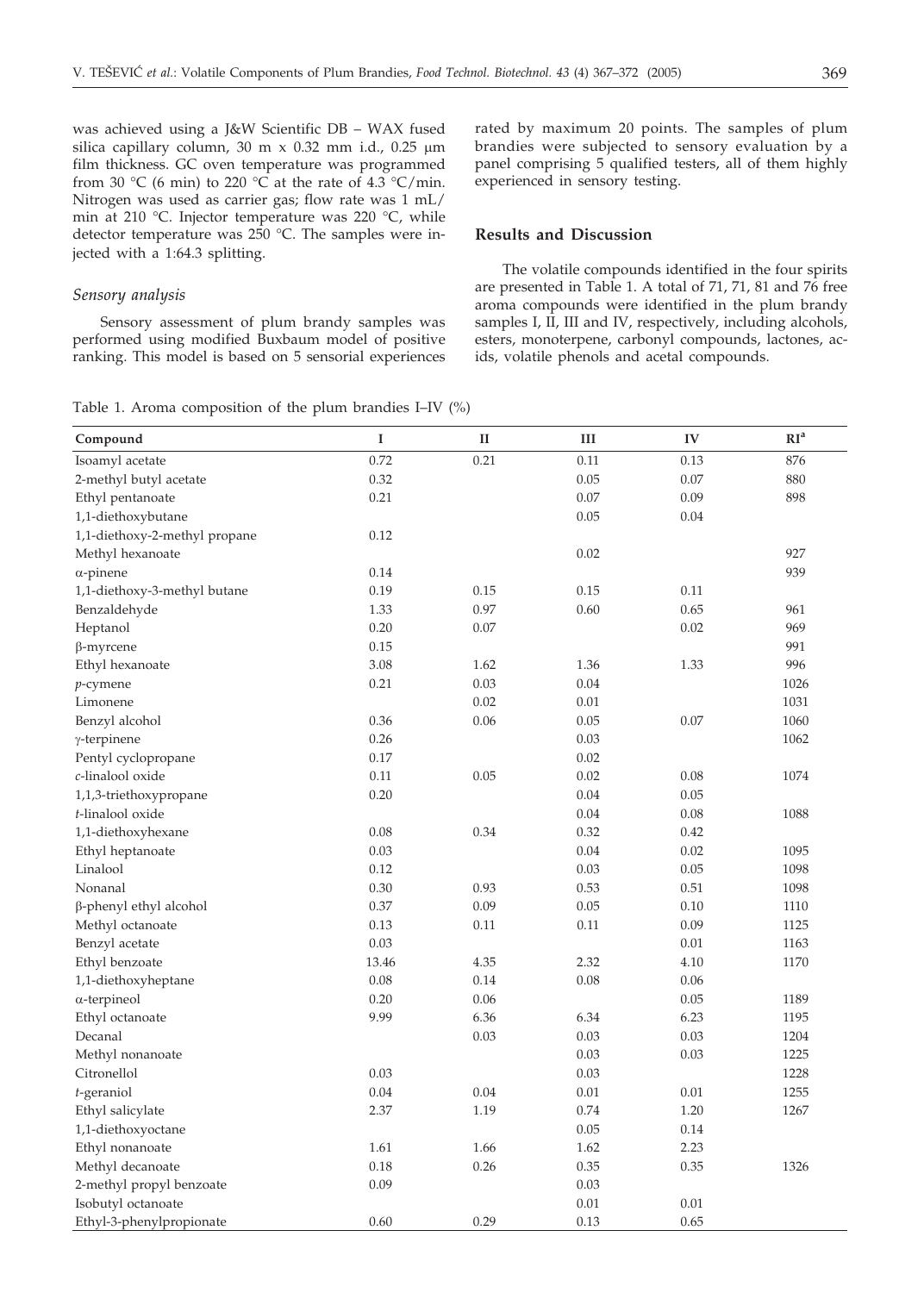| Compound                      | I     | $_{\rm II}$ | Ш     | IV    | RI <sup>a</sup> |
|-------------------------------|-------|-------------|-------|-------|-----------------|
| Eugenol                       | 0.58  | 0.78        | 0.49  | 0.72  | 1356            |
| 2-methoxy-4-propylphenol      |       |             | 0.03  | 0.09  |                 |
| Decanoic acid                 | 1.26  |             | 0.12  | 0.91  |                 |
| 1,1-diethoxynonane            |       | 3.13        | 0.49  |       |                 |
| Ethyl-9-decanoate             | 0.13  | 0.11        |       |       |                 |
| Ethyl decanoate               | 14.03 | 14.89       | 15.25 | 19.88 | 1394            |
| Methyl eugenol                | 0.15  |             |       |       | 1401            |
| 3-methyl butyl benzoate       | 0.20  | 0.10        | 0.07  | 0.18  | 1430            |
| Isoamyl octanoate             | 0.04  | 0.10        | 0.10  | 0.14  | 1446            |
| Dihydro-ß-ionol               | 0.11  | 0.02        |       | 0.08  |                 |
| 4-methoxy ethyl benzoate      | 0.05  |             | 0.01  |       |                 |
| Undecanoic acid               |       |             |       | 0.01  |                 |
| Ethyl cinnamate               | 1.27  | 0.72        | 0.46  | 0.87  | 1462            |
| 1-dodecanol                   | 0.08  | 0.08        | 0.02  | 0.05  | 1473            |
| Propyl decanoate              | 0.06  | 0.05        | 0.05  | 0.06  |                 |
| Ethyl undecanoate             |       | 0.14        | 0.15  | 0.24  | 1496            |
| Ethyl-2,2-decadienoate        |       |             |       | 0.08  |                 |
| α-muurolene                   |       | 0.06        | 0.08  |       | 1499            |
| Pentadecane                   | 0.09  |             | 0.01  | 0.05  | 1500            |
| Methyl dodecanoate            | 0.14  | 0.25        | 0.31  |       | 1525            |
| Isobutyl decanoate            |       | 0.10        | 0.09  | 0.09  |                 |
| Dodecanoic acid               | 3.32  | 0.83        | 1.79  | 3.73  | 1568            |
| Hexyl benzoate                |       | 0.02        |       |       | 1576            |
| Ethyl dodecanoate             | 5.63  | 12.06       | 13.42 | 17.03 | 1576            |
| Anisyl-isobutyrate            | 0.25  | 0.05        | 0.03  | 0.04  |                 |
| Nerolidol                     |       | 0.01        |       |       | 1564            |
| 3-methyl butyl decanoate      | 0.06  | 0.26        | 0.27  | 0.35  |                 |
| 6,9-pentadecadien-1-ol        |       | 0.14        |       |       |                 |
| 1,13-tetradecadiene           |       | 0.10        | 0.09  | 0.03  |                 |
| Bisabolol oxide               | 0.09  |             |       | 0.05  | 1635            |
| Cyclotetradecane              | 0.11  | 0.10        | 0.12  | 0.19  |                 |
| γ-dodecalactone               | 0.26  | 0.14        | 0.10  | 0.11  | 1647            |
| Ethyl tridecanoate            | 0.09  | 0.13        | 0.11  | 0.09  |                 |
| 2-pentadecanone               |       | 0.04        | 0.05  |       |                 |
| Heptadecane                   |       | 0.02        |       | 0.04  | 1700            |
| Methyl tetradecanoate         | 0.14  | 0.13        | 0.14  | 0.20  | 1727            |
| Tetradecanoic acid            | 0.21  | 1.64        | 1.90  | 1.82  |                 |
| Cyclotetradecane              |       | $0.04\,$    | 0.04  |       |                 |
| 9-hexadecenoic acid           |       | 0.15        | 0.19  | 0.13  |                 |
| Ethyl tetradecanoate          | 1.29  | 3.90        | 4.35  | 3.99  | 1793            |
| 3-methyl butyl dodecanoate    | 0.10  | 0.53        | 0.42  | 0.27  |                 |
| 2-phenyl ethyl octanoate      |       | 0.01        | 0.01  | 0.02  |                 |
| 1-nonadecanol                 | 0.07  | 0.14        | 0.12  | 0.10  |                 |
| Ethyl pentadecanoate          | 0.11  | 0.23        | 0.33  | 0.24  |                 |
| Methyl 9-hexadecenoate        |       | 0.05        | 0.05  | 0.03  |                 |
| Methyl hexadecanoate          | 0.14  | 0.27        | 0.41  | 0.23  | 1927            |
| Hexadecanoic acid             | 0.66  | 0.24        | 0.55  | 0.39  | 1968            |
| Ethyl-9-hexadecenoate         | 0.75  | 2.22        | 2.18  |       |                 |
| Eicosane                      | 0.05  |             |       | 0.02  | 2000            |
| Ethyl hexadecenoate           | 4.59  | 10.37       | 13.87 | 6.93  | 1993            |
| 2-phenyl ethyl octanoate      |       | 0.04        | 0.03  | 0.02  |                 |
| 9,12-octadecadienoic acid     | 0.09  | 0.25        | 0.32  | 0.13  | 2092            |
| 9,12,15-octadecatrienoic acid | 0.03  | 0.10        | 0.13  | 0.19  |                 |
| Hexadecane-1,2-diol           |       | 0.20        | 0.25  | 0.37  |                 |
| Ethyl linoleate               | 4.48  | 6.30        | 9.72  | 5.16  | 2177            |
| Ethyl oleate                  |       | 4.56        |       |       | 2180            |
| Ethyl stearate                | 0.39  | 0.55        | 1.35  | 0.29  | 2194            |
|                               |       |             |       |       |                 |

a Retention index on DB-5 and according to *n*-paraffins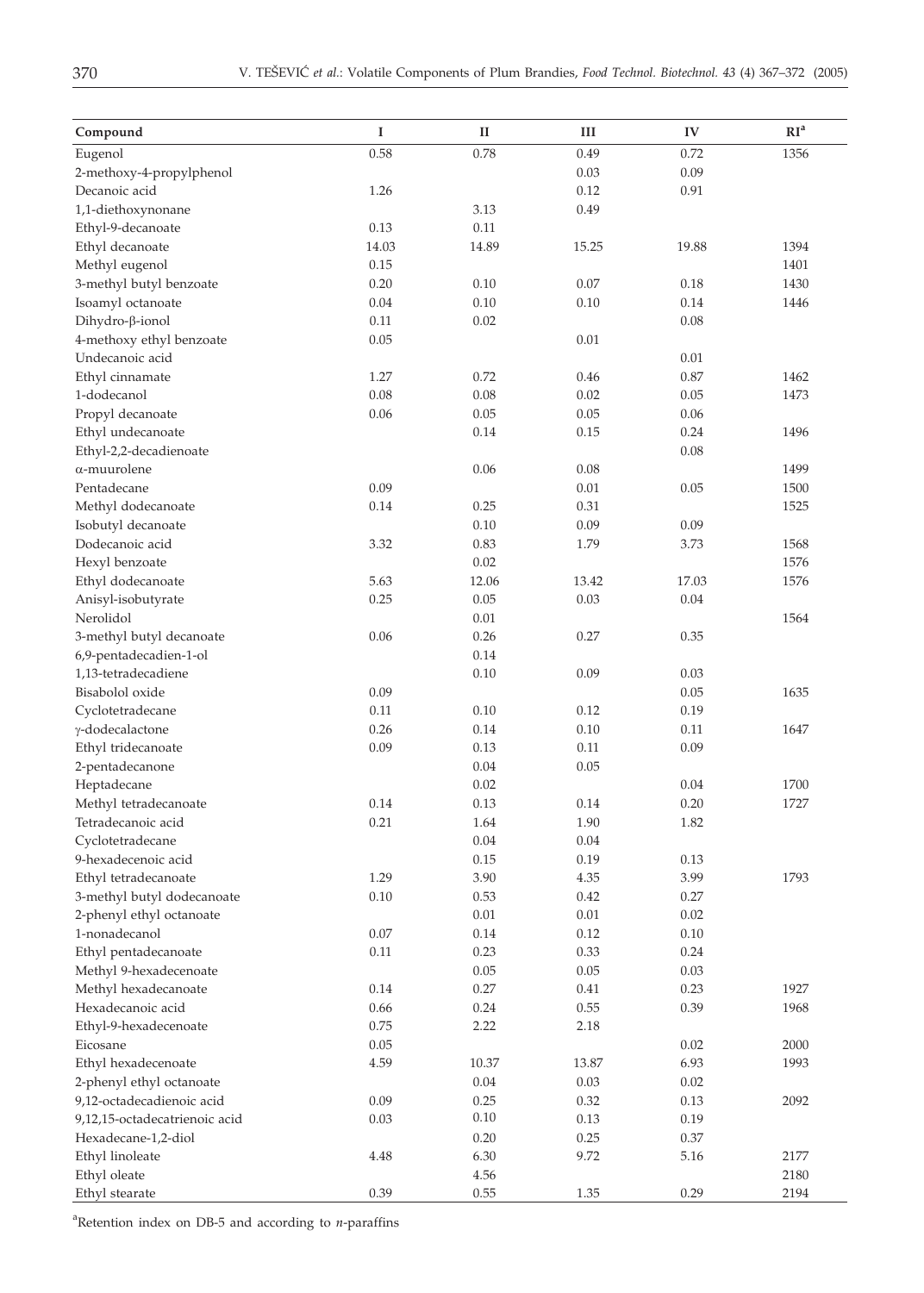General composition of plum brandies was in accordance with previous studies carried out on Yugoslavian plum brandy (*9*).

Ethyl esters of  $C_8-C_{18}$  fatty acids were the most abundant in all samples. Fatty acid esters contribute to the flavour of the destillates with a pleasant fruity and flowery smell (*10*), indicative of the quality of the spirit (*11*). Among these, ethyl decanoate is the most abundant of all esters. The ethyl esters, which are produced during the fermentation of raw materials, are transferred to the spirits and their content increases during aging (*12*). Isoamyl acetate, 2-methyl butyl acetate and benTable 2. Content of ethanol, methanol and high alcohols in plum brandies (I–IV)

| Sample |               |               | $\varphi$ (ethanol) $\varphi$ (methanol) $\varphi$ (higher alcohols (C <sub>3</sub> -C <sub>5</sub> )) <sup>b</sup> |  |  |
|--------|---------------|---------------|---------------------------------------------------------------------------------------------------------------------|--|--|
|        | $\frac{0}{0}$ | $\frac{0}{0}$ | $\frac{0}{0}$                                                                                                       |  |  |
|        | 38.64         | 0.22          | 0.14                                                                                                                |  |  |
| Н      | 38.50         | 0.13          | 0.09                                                                                                                |  |  |
| Ш      | 44.95         | 0.54          | 0.16                                                                                                                |  |  |
| IV     | 45.56         | 0.44          | 0.19                                                                                                                |  |  |

b Total content of *n*-propanol, isobutanol, isoamyl alcohol and *n*-pentanol

| racie of occupory analyses of the old praint changing |                            |                                 |                            |                      |                                 |                       |  |
|-------------------------------------------------------|----------------------------|---------------------------------|----------------------------|----------------------|---------------------------------|-----------------------|--|
| Plum brandy<br>samples                                | Assessment characteristics |                                 |                            |                      |                                 |                       |  |
|                                                       | Colour<br>(max 1 pts)      | <b>Clearness</b><br>(max 1 pts) | Distinction<br>(max 2 pts) | Odour<br>(max 6 pts) | Taste<br>$(max 10 \text{ pts})$ | Total<br>(max 20 pts) |  |
| Manastirka                                            |                            |                                 |                            | 5.6                  | 9.0                             | 18.6                  |  |
| Sokolova rakija                                       |                            |                                 |                            | 5.3                  | 8.8                             | 18.1                  |  |
| Valjevka                                              |                            |                                 |                            | 5.4                  | 8.9                             | 18.3                  |  |
| Karanka                                               |                            |                                 |                            | 5.3                  | 8.8                             | 18.1                  |  |

Table 3. Sensory analyses of the old plum brandies

zyl acetate constitute the acetic acid ester group, which are mostly responsible for the flowery and fruity aroma of the distillates (*13*). Table 1 shows that isoamyl acetate is present in the highest concentration among these three acetates.

Long chain fatty acids, decanoic, dodecanoic, tetradecanoic, and hexadecanoic acid have less strong effect on the flavour of the distillates (*11*,*14*). Table 1 shows that hexanoic acid has the highest mean value of all these acids, followed by dodecanoic acid, decanoic acid and tetradecanoic acid.

The oldest plum brandy (sample **I**) contained higher concentration of some ingredients than other two (sample **II** and **III**), such as: benzaldehyde, ethyl benzoate, ethyl salicylate and ethyl cinamate. Also, benzyl alcohol and  $\beta$ -phenyl ethyl alcohol, which are known aromatic alcohols, were found at higher concentrations in the sample  $I$ .  $\beta$ -phenyl ethyl alcohol introduces a pleasant aroma to distillates, resembling to rose (*15*).

The aromatic terpene compounds,  $\alpha$ -pinene and -myrcene, were detected only in sample **I**. Eugenol, with an aroma of cloves, was detected in all samples and therefore is very important for the aroma of these spirits. Significant differences were not found for the mean concentration of eugenol in the spirits from these four plum brandies.

Ethanol content is very important for the mouthfeel and flavour of alcoholic beverages. Ethanol content of brandies ranges from 38–45 % (Table 2).

#### *Sensory evaluation*

The results of the sensory evaluations of the four plum brandy samples are given in Table 3. Total sensory quality of plum brandies is between 18.10 and 18.60, which is a very high score. According to the results of the performed sensory ranking, the best rated brandy is sample **I**, which was rated with very high score by 5 examiners (total sensory characteristics 18.60). These diferences between apparatus style and heterogeneous maturation conditions cause different sensorial evaluations of brandies.

#### **Conclusions**

The obtained results have shown that the production of plum brandies has significant influence on the aroma constituents and the quality of brandies. Changes in the distillation system and aging time induce considerable modifications to the volatile composition of plum brandies. Besides the esters, fatty acids, and fusel alcohols already identified in many types of spirits, other volatile compounds have been identified. Some terpene compounds, such as limonene,  $\beta$ -myrcene,  $\alpha$ -pinene, -terpineol, -terpinene, *cis*/*trans* linalool oxide, linalool, *t*-geraniol, citronellol, α-muurolene and nerolidol, were identified for the first time in this type of spirit. These compounds may originate from the plum.

#### **References**

- *1.* A. Herranz, P. de la Serna, C. Barro, P.J. Martin, M.D. Cabezudo, Application of the statistical multivariate analysis to the differentiation of whiskies of different brands, *Food Chem. 31* (1989) 73–81.
- *2.* S.J. Withers, J.R. Piggott, J.M. Conner, A. Paterson, Comparison of Scotch malt whisky maturation in oak miniature casks and American standard barrels, *J. Inst. Brew*. *101* (1995) 359–364.
- *3.* P.J. Lehtonen, L.A. Keller, E.T. Ali-Mattila, Multi-method analysis of matured distilled alcoholic beverages for brand identification, *Z. Lebensm. Unters. Forsch. A*, *208* (1999) 413–417.